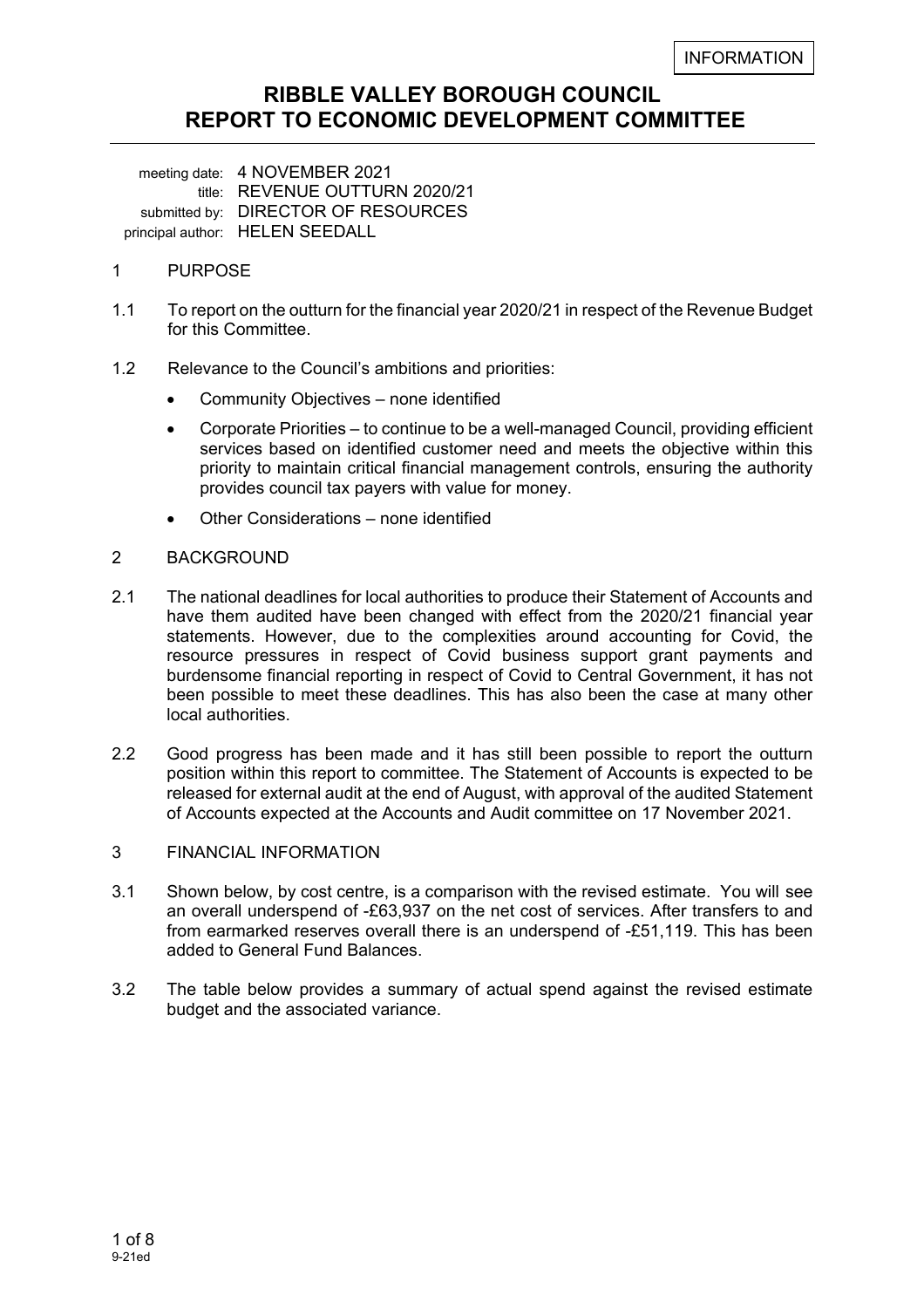| Cost<br><b>Centre</b>       | <b>Cost Centre Name</b>                      | <b>Revised</b><br><b>Estimate</b><br>2020/21 | <b>Actual</b><br>2020/21<br>£ | Variation<br>£ | <b>Associated</b><br><b>Earmarked</b><br><b>Reserves</b><br>Variance<br>£ | <b>Net</b><br><b>Variance</b><br>£ |
|-----------------------------|----------------------------------------------|----------------------------------------------|-------------------------------|----------------|---------------------------------------------------------------------------|------------------------------------|
| <b>ALBNM</b>                | <b>Albion Mill</b>                           | $-700$                                       | $-4,280$                      | $-3,580$       | 0                                                                         | $-3,580$                           |
| <b>INDDV</b>                | <b>Economic Development</b>                  | 177,630                                      | 129,885                       | $-47,745$      | 7,485                                                                     | $-40,260$                          |
| <b>RHSSF</b>                | <b>Reopening High Streets</b><br>Safely Fund | 4,720                                        | 3,252                         | $-1,468$       |                                                                           | $-1,468$                           |
| <b>TURSM</b>                | <b>Tourism &amp; Events</b>                  | 121,700                                      | 110,556                       | $-11,144$      | 5,333                                                                     | $-5,811$                           |
| <b>NET COST OF SERVICES</b> |                                              | 303,350                                      | 239,413                       | $-63,937$      | 12,818                                                                    | $-51,119$                          |

### 4 EARMARKED RESERVES

- 4.1 Reserves are important to local authorities as, unlike central government, we cannot borrow money over the medium term, other than for investment in assets, and we are required to balance our budgets on an annual basis.
- 4.2 Reserves can be held for three main purposes:
	- A working balance to help cushion the impact of uneven cash flows and avoid unnecessary temporary borrowing;
	- A contingency to cushion the impact of unexpected events or emergencies. This also forms part of general reserves;
	- A means of building up funds or accounting for funds we are committed to spend (i.e. grants received), this is done through our earmarked reserves to meet known or predicted requirements; our earmarked reserves are accounted for separately but remain legally part of the General Fund.
- 4.3 The table below provides details of the Revised Estimate, our actual outturn and the impact in both cases on the movement in earmarked reserves. Full details are provided below of the earmarked reserves that have been impacted and the reasons for the movements.

|                                                                                                                                                                                    | <b>Revised</b><br><b>Estimate</b><br>2020/21<br>£ | Outturn<br>£ | Variance<br>£ | <b>Reason for Movement on</b><br><b>Earmarked Reserve</b>                                                                                                                                                                 |
|------------------------------------------------------------------------------------------------------------------------------------------------------------------------------------|---------------------------------------------------|--------------|---------------|---------------------------------------------------------------------------------------------------------------------------------------------------------------------------------------------------------------------------|
| <b>Committee Net Cost</b><br>of Services                                                                                                                                           | 303,350                                           | 239,413      | $-63,937$     |                                                                                                                                                                                                                           |
| EDBAL/H386<br><b>Restoring Your</b><br><b>Railways Reserve</b><br>Balance of grant<br>income received to<br>fund the preparation of<br>a business case for the<br>reopening of the | 0                                                 | 7,485        | 7,485         | To set aside funding<br>received in respect of<br>producing a strategic<br>outline business case for<br>restoring the Clitheroe to<br>Hellifield rail line, in order to<br>fund the final report issued<br>in April 2021. |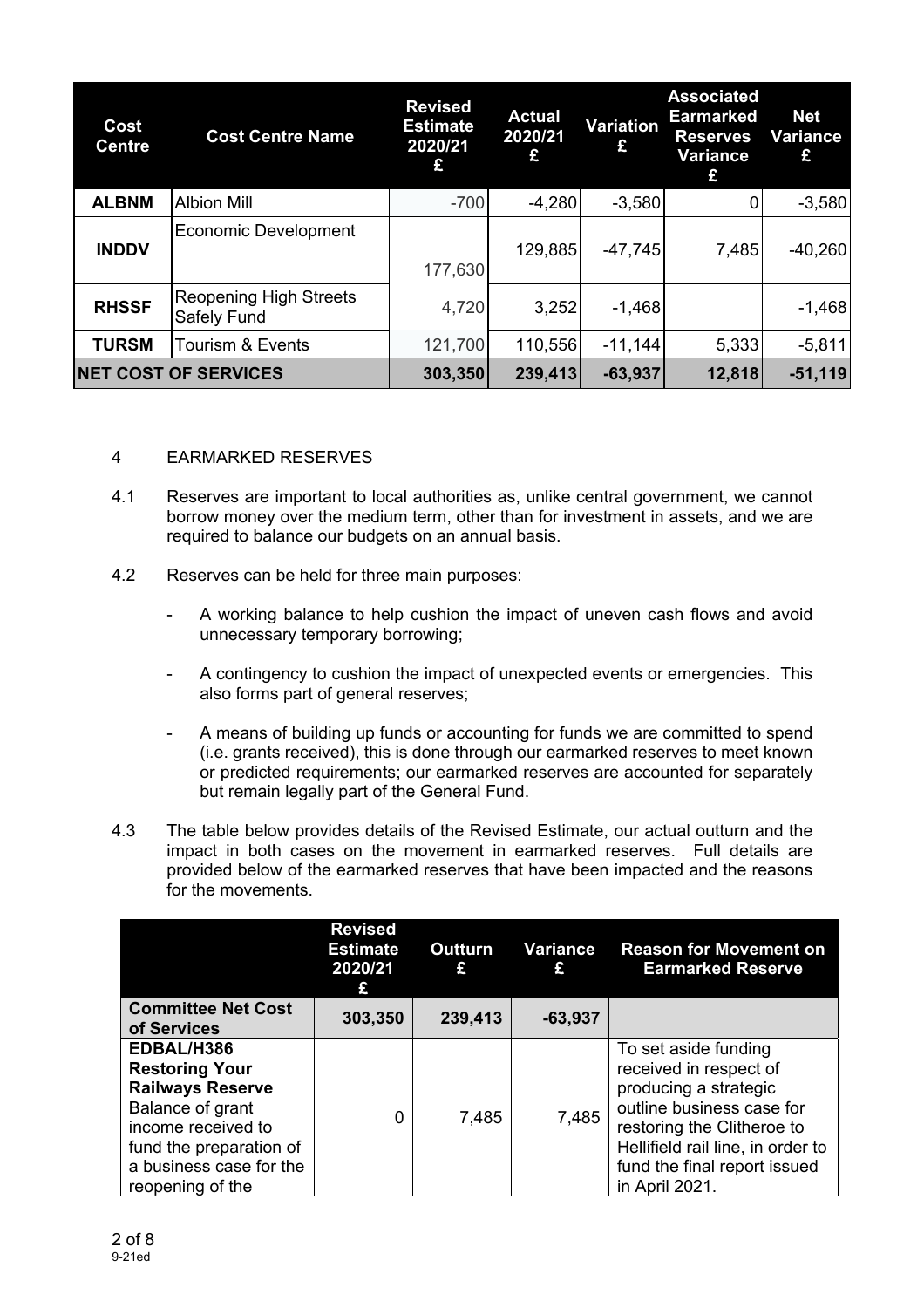|                                                                                                                                                                                                                                                      | <b>Revised</b><br><b>Estimate</b><br>2020/21<br>£ | <b>Outturn</b><br>£ | Variance<br>£ | <b>Reason for Movement on</b><br><b>Earmarked Reserve</b>                                                                                                                                                                                                                                                                                                                                                                                                                                                        |
|------------------------------------------------------------------------------------------------------------------------------------------------------------------------------------------------------------------------------------------------------|---------------------------------------------------|---------------------|---------------|------------------------------------------------------------------------------------------------------------------------------------------------------------------------------------------------------------------------------------------------------------------------------------------------------------------------------------------------------------------------------------------------------------------------------------------------------------------------------------------------------------------|
| Clitheroe to Hellifield<br>railway to passengers.                                                                                                                                                                                                    |                                                   |                     |               |                                                                                                                                                                                                                                                                                                                                                                                                                                                                                                                  |
| EDBAL/H276<br><b>Promotions Activities</b><br><b>Reserve</b><br>This reserve has been<br>setup to carry forward<br>unspent budget<br>funding for Tourism<br>Publicity which has<br>been delayed in<br>2020/21 due to<br>unforeseen<br>circumstances. | $\Omega$                                          | 5,333               | 5,333         | To carry forward unspent<br>budget funding for Tourism<br>Publicity due to the delayed<br>publication of a guide<br>caused by the changing<br>Covid-19 restrictions, which<br>made it repeatedly<br>impossible to finalise the<br>content. As there was<br>uncertainty around<br>restrictions this could have<br>altered editorial content, in<br>addition there was also<br>uncertainty of the survival<br>of the business content<br>contributors. The funds<br>have been set aside to be<br>spent in 2021/22. |
| <b>Committee Net Cost</b><br>of Services after<br><b>Movements on</b><br><b>Earmarked Reserves</b>                                                                                                                                                   | 303,350                                           | 252,231             | $-51,119$     |                                                                                                                                                                                                                                                                                                                                                                                                                                                                                                                  |

## 5 KEY MOVEMENTS FROM REVISED ESTIMATE TO OUTTURN

5.1 The main variations have been extracted, and are shown with the Budget Holder's comments at Annex 1. However, a summary of the major variations is set out in the table below.

| <b>Service Area</b>                                            | <b>Description of Variance</b>                                                                                                                                                                                                                                                                                                                                                                                                   | <b>Amount</b> |
|----------------------------------------------------------------|----------------------------------------------------------------------------------------------------------------------------------------------------------------------------------------------------------------------------------------------------------------------------------------------------------------------------------------------------------------------------------------------------------------------------------|---------------|
| <b>Economic</b><br>Development:<br><b>Consultants</b>          | Expenditure incurred in respect of consultants<br>engaged to deliver the strategic business case<br>for the reopening of the Clitheroe to Hellifield<br>railway to passengers £42,415 and a capacity<br>analysis by Network Rail £20,230. This was<br>funded by a grant from the Department for<br>Transport: Restoring Your Railways £50,000<br>and a contribution from Community Rail<br>Lancashire £20,000 as detailed below. | £62,645       |
| <b>Economic</b><br><b>Development:</b><br><b>Grant Funding</b> | A grant of £50,000 was received from the<br>Department for Transport: Restoring Your<br>Railways, for the purpose of providing funding<br>towards the cost of preparing a strategic<br>business case for the reopening of the Clitheroe<br>to Hellifield railway to passengers.<br>A contribution of £20,000 was also received<br>from Community Rail Lancashire for the same<br>purpose.                                        | $-E70,000$    |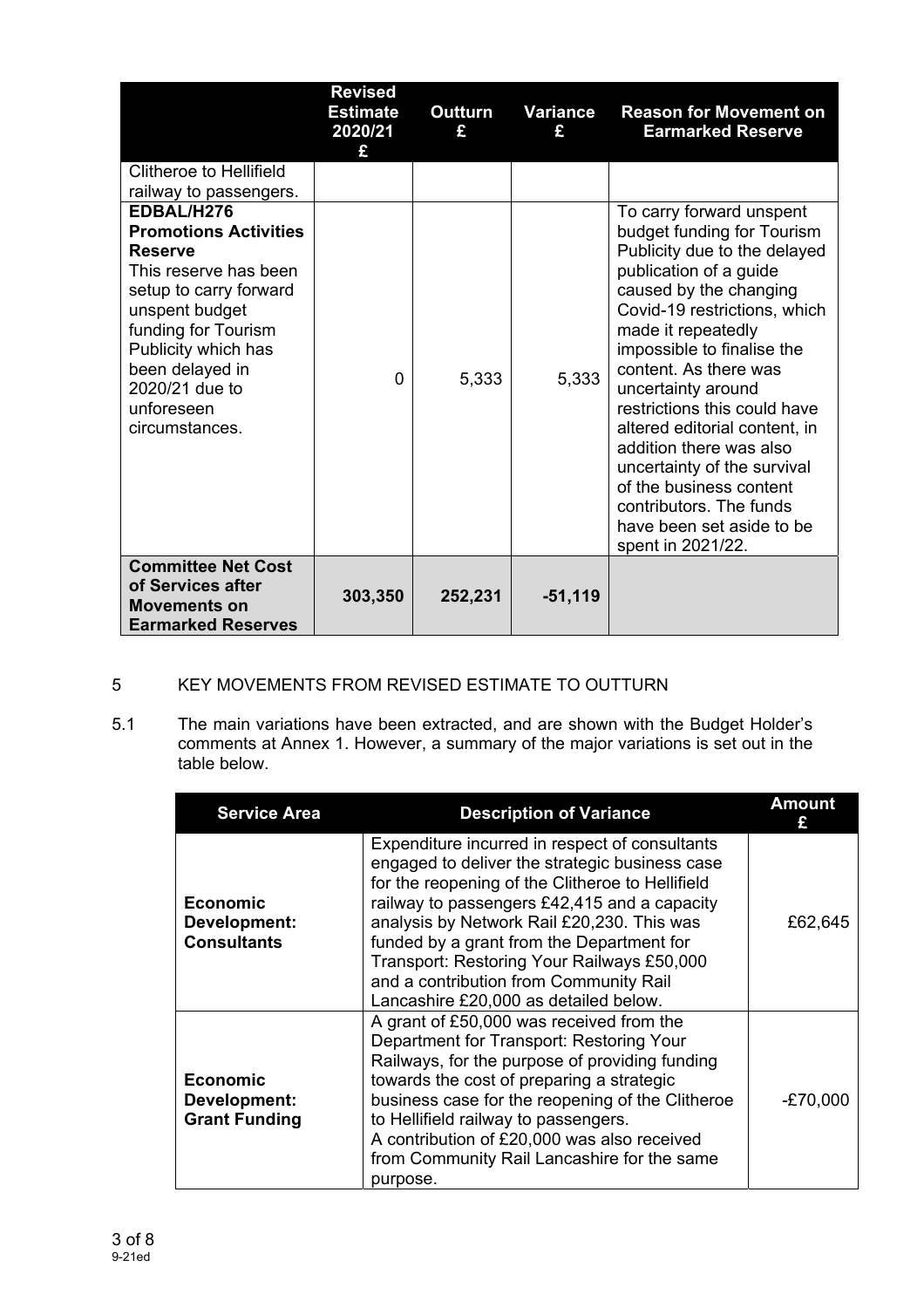| <b>Service Area</b>                                                                                                        | <b>Description of Variance</b>                                                                                                                                                                                                                                                                                                                                                                                             | <b>Amount</b> |
|----------------------------------------------------------------------------------------------------------------------------|----------------------------------------------------------------------------------------------------------------------------------------------------------------------------------------------------------------------------------------------------------------------------------------------------------------------------------------------------------------------------------------------------------------------------|---------------|
| <b>Economic</b><br>Development:<br><b>Subscriptions</b>                                                                    | It was expected the subscriptions budget would<br>be used towards funding the strategic business<br>case being delivered by consultants in respect<br>of reopening the Clitheroe to Hellifield railway to<br>passengers and a capacity analysis. However,<br>the costs were covered by other sources, a<br>£20,000 contribution from Community Rail<br>Lancashire and a £50,000 grant from the<br>Department of Transport. | $-£17,115$    |
| <b>Economic</b><br>Development:<br><b>Economic</b><br>Development &<br><b>Planning Support</b><br><b>Services Recharge</b> | The recharge of the Economic Development and<br>Planning Department costs was lower than<br>estimated due to decreased salary costs as a<br>result of vacancy savings and reduced support<br>service costs.                                                                                                                                                                                                                | $-£16,639$    |

#### 6 CONCLUSION

6.1 There have been a number of variations in both income and expenditure during the year, and this has given rise to an overall underspend of -£63,937 on the net cost of services. After transfers to and from earmarked reserves there is an overall underspend of -£51,119.

SENIOR ACCOUNTANT DIRECTOR OF RESOURCES

ED9-21HS/AC 11 October 2021

BACKGROUND PAPERS

*Revised Estimates approved by Committee on 21 January 2021 Closedown Working Papers* 

For further information please ask for Helen Seedall.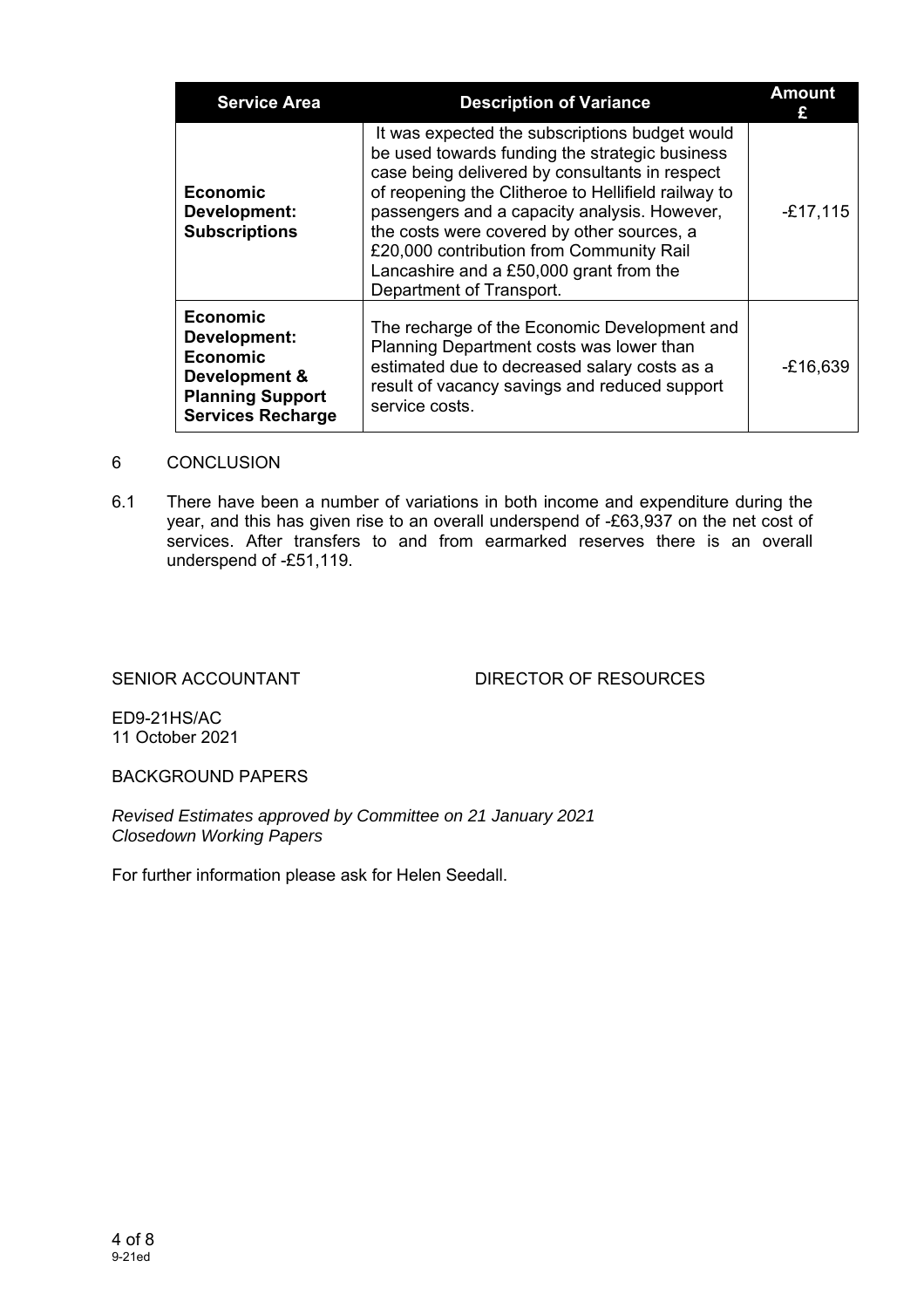# **ECONOMIC DEVELOPMENT COMMITTEE – REVENUE OUTTURN 2020/21 VARIANCES**

|                                                                                                                                                                                                                                                                                                                                                                                                                         | Variance in<br>Expenditure | Variance in<br>Income<br>£ | Variance in<br>Support<br><b>Services</b><br>£ | Variance<br>in Capital<br>Costs<br>£ | Total<br>Variance<br>£ | <b>Associated</b><br>Earmarked<br><b>Reserves</b><br>Variance<br>£ | <b>Net</b><br>Variance<br>£ |
|-------------------------------------------------------------------------------------------------------------------------------------------------------------------------------------------------------------------------------------------------------------------------------------------------------------------------------------------------------------------------------------------------------------------------|----------------------------|----------------------------|------------------------------------------------|--------------------------------------|------------------------|--------------------------------------------------------------------|-----------------------------|
| <b>ALBNM: Albion Mill</b>                                                                                                                                                                                                                                                                                                                                                                                               |                            |                            |                                                |                                      |                        |                                                                    |                             |
| A saving was achieved in legal fees due to there<br>being no changes in tenants during the year.                                                                                                                                                                                                                                                                                                                        | $-E1,870$                  |                            |                                                |                                      | $-£1,870$              |                                                                    | $-E1,870$                   |
| A saving was achieved as the allowance for repairs<br>and maintenance costs was not required during the<br>year.                                                                                                                                                                                                                                                                                                        | $-E1,200$                  |                            |                                                |                                      | $-£1,200$              |                                                                    | $-E1,200$                   |
| <b>Total Albion Mill</b>                                                                                                                                                                                                                                                                                                                                                                                                | $-£3,070$                  |                            |                                                |                                      | $-£3,070$              |                                                                    | $-£3,070$                   |
| <b>INDDV: Economic Development</b>                                                                                                                                                                                                                                                                                                                                                                                      |                            |                            |                                                |                                      |                        |                                                                    |                             |
| It was expected the subscriptions budget would be<br>used towards funding the strategic business case<br>being delivered by consultants in respect of<br>reopening the Clitheroe to Hellifield railway to<br>passengers and a capacity analysis. However, the<br>costs were covered by other sources, a £20,000<br>contribution from Community Rail Lancashire and a<br>£50,000 grant from the Department of Transport. | $-£17,115$                 |                            |                                                |                                      | $-£17,115$             |                                                                    | $-E17,115$                  |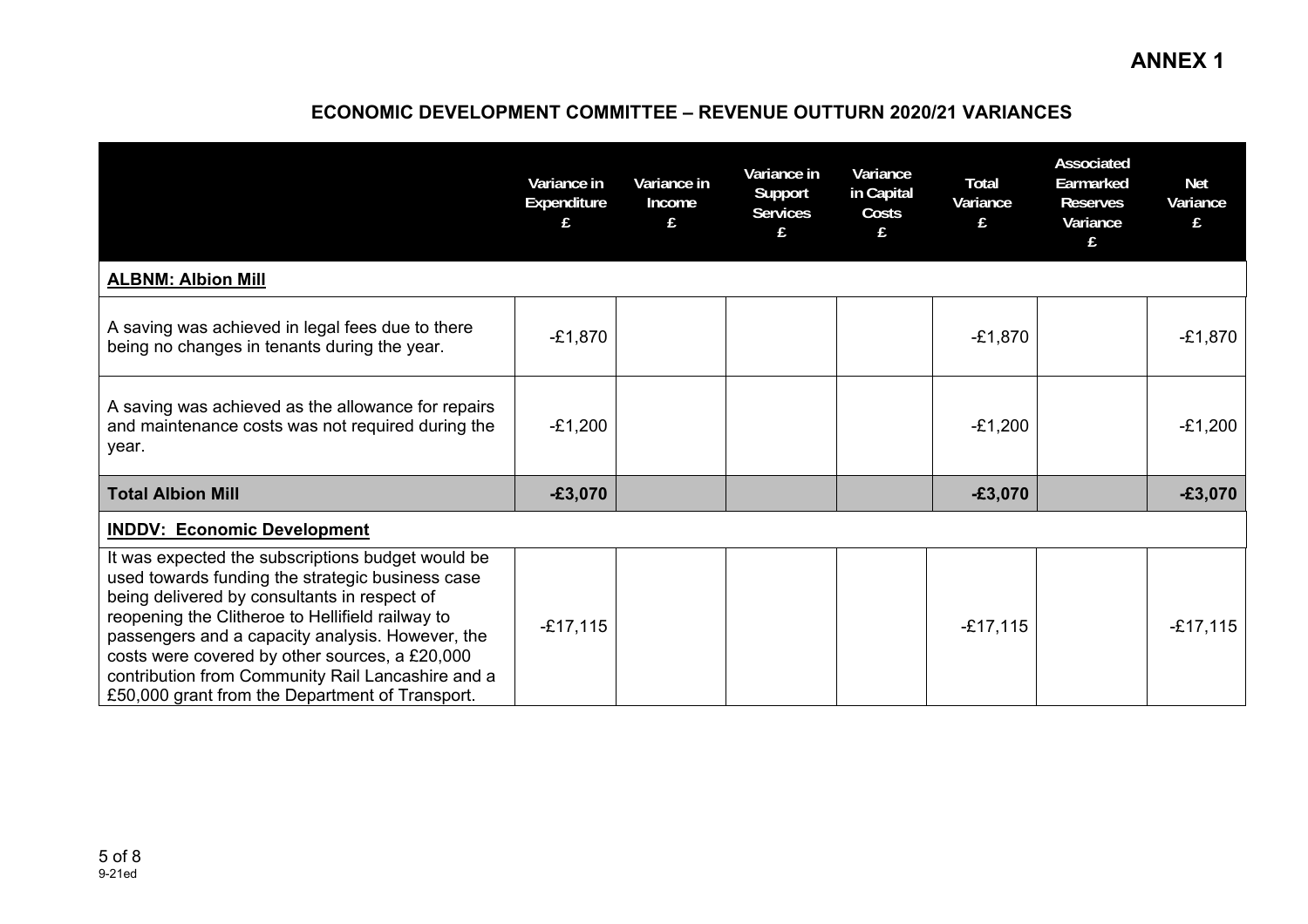|                                                                                                                                                                                                                                                                                                                                                                                                                      | Variance in<br>Expenditure | Variance in<br>Income | Variance in<br>Support<br><b>Services</b> | Variance<br>in Capital<br>Costs | <b>Total</b><br>Variance | Associated<br>Earmarked<br><b>Reserves</b><br>Variance<br>£. | <b>Net</b><br>Variance |
|----------------------------------------------------------------------------------------------------------------------------------------------------------------------------------------------------------------------------------------------------------------------------------------------------------------------------------------------------------------------------------------------------------------------|----------------------------|-----------------------|-------------------------------------------|---------------------------------|--------------------------|--------------------------------------------------------------|------------------------|
| Expenditure incurred in respect of consultants<br>engaged to deliver the strategic business case for<br>the reopening of the Clitheroe to Hellifield railway to<br>passengers £42,415 and a capacity analysis by<br>Network Rail £20,230. This was funded by a grant<br>from the Department for Transport: Restoring Your<br>Railways £50,000 and a contribution from<br>Community Rail Lancashire £20,000.          | £62,645                    |                       |                                           |                                 | £62,645                  | £7,485                                                       | £70,130                |
| It was expected the promotions budget would be<br>used towards funding the strategic business case<br>being delivered by consultants in respect of<br>reopening the Clitheroe to Hellifield railway to<br>passengers and a capacity analysis. However, the<br>costs were covered by other sources, a £20,000<br>contribution from Community Rail Lancashire and a<br>£50,000 grant from the Department of Transport. | $-E6,038$                  |                       |                                           |                                 | $-E6,038$                |                                                              | $-E6,038$              |
| The recharge of the Economic Development and<br>Planning Department costs were lower than<br>estimated due to decreased salary costs as a result<br>of vacancy savings and reduced support service<br>costs.                                                                                                                                                                                                         |                            |                       | $-£16,639$                                |                                 | $-£16,639$               |                                                              | $-£16,639$             |
| A contribution was received from Community Rail<br>Lancashire for the purpose of providing funding<br>towards the cost of preparing a strategic business<br>case for the reopening of the Clitheroe to Hellifield<br>railway to passengers.                                                                                                                                                                          |                            | $-E20,000$            |                                           |                                 | $-E20,000$               |                                                              | $-E20,000$             |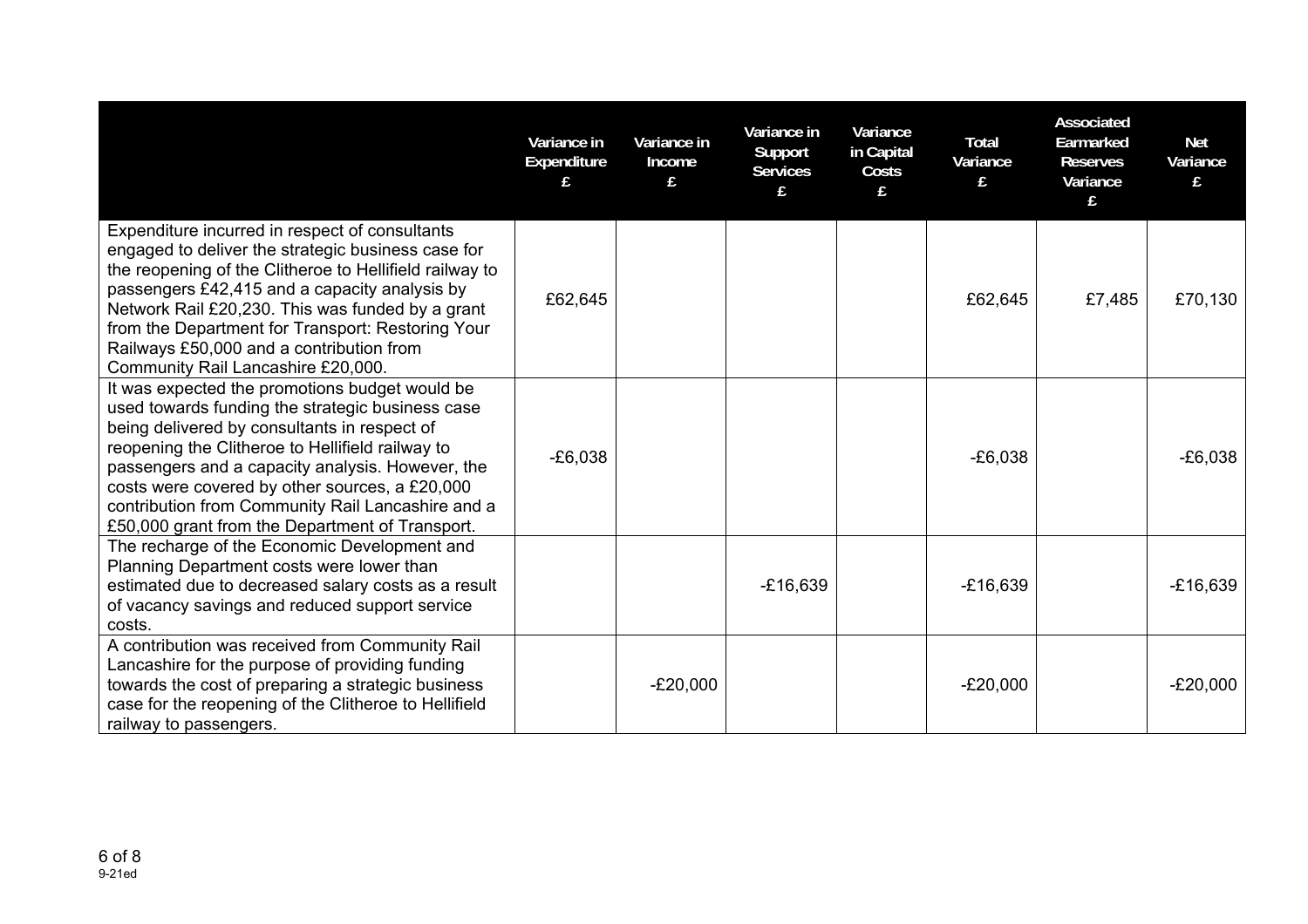|                                                                                                                                                                                                                                                                                             | Variance in<br>Expenditure<br>£ | Variance in<br>Income<br>£ | Variance in<br>Support<br><b>Services</b> | Variance<br>in Capital<br>Costs | <b>Total</b><br>Variance | Associated<br>Earmarked<br><b>Reserves</b><br>Variance<br>f | <b>Net</b><br>Variance<br>£ |
|---------------------------------------------------------------------------------------------------------------------------------------------------------------------------------------------------------------------------------------------------------------------------------------------|---------------------------------|----------------------------|-------------------------------------------|---------------------------------|--------------------------|-------------------------------------------------------------|-----------------------------|
| A grant was received from the Department for<br>Transport: Restoring Your Railways, for the purpose<br>of providing funding towards the cost of preparing a<br>strategic business case for the reopening of the<br>Clitheroe to Hellifield railway to passengers.                           |                                 | $-E50,000$                 |                                           |                                 | $-E50,000$               |                                                             | $-E50,000$                  |
| <b>Total Economic Development</b>                                                                                                                                                                                                                                                           | £39,492                         | $-£70,000$                 | $-£16,639$                                |                                 | $-£47,147$               | £7,485                                                      | $-£39,662$                  |
| <b>RHSSF: Reopening High Streets Safely Fund</b>                                                                                                                                                                                                                                            |                                 |                            |                                           |                                 |                          |                                                             |                             |
| Total claim to the Reopening High Streets Safely<br>Fund was higher than forecast due to additional<br>expenditure being eligible for claiming that is<br>recorded in other cost centres.                                                                                                   |                                 | $-E1,808$                  |                                           |                                 | $-E1,808$                |                                                             | $-E1,808$                   |
| <b>Total Reopening High Streets Safely Fund</b>                                                                                                                                                                                                                                             |                                 | $-£1,808$                  |                                           |                                 | $-£1,808$                |                                                             | $-£1,808$                   |
| <b>TURSM: Tourism &amp; Events</b>                                                                                                                                                                                                                                                          |                                 |                            |                                           |                                 |                          |                                                             |                             |
| The need to use temporary staff was reduced as<br>there was not a requirement for work on the visitor<br>guide.                                                                                                                                                                             | $-E1,183$                       |                            |                                           |                                 | $-E1,183$                |                                                             | $-E1,183$                   |
| The business rates charge is shared between visitor<br>information centres and public conveniences.<br>Business rates relief has been awarded for 20/21 to<br>public conveniences therefore this has also resulted<br>in a saving to the visitor information centre business<br>rates cost. | $-E2,110$                       |                            |                                           |                                 | $-E2,110$                |                                                             | $-E2,110$                   |